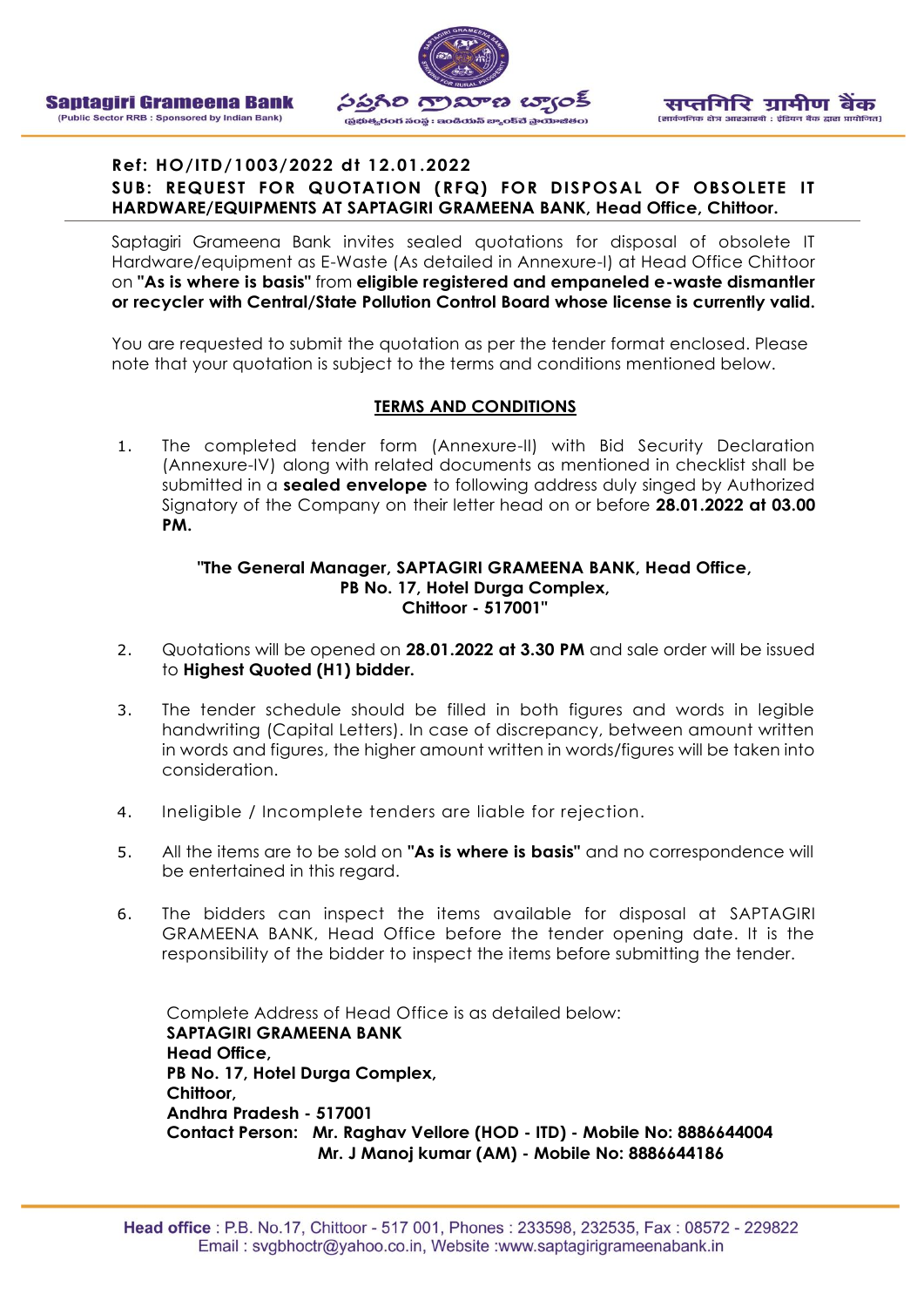



7. successful bidder should deposit the full amount quoted in the form of DD favoring "Indian Bank" payable at Chittoor or Online Transfer through NEFT/RTGS etc. in below mentioned account within **1 week** from the date of sale order:

| Account No.         | : 88618083                |
|---------------------|---------------------------|
| <b>Account Name</b> | : Saptagiri Grameena Bank |
| <b>IFSC Code</b>    | : IDIBOSGB001             |
| <b>Branch</b>       | : Head Office             |

- 8. In case of failure to deposit the DD/Online Transfer for full amount quoted or withdrawal of the Bid by successful bidder, Bank may take appropriate action against the bidder including Blacklisting of the Firm and rejection of tender.
- 9. The successful bidder after depositing the amount quoted in the bid and accepted by the Bank in full should remove the materials after **physically punching the hard disk drive/storage** at their own cost at Bank's Location.
- 10. After depositing the full amount quoted, successful bidder has to remove the ewaste equipment's from the premises of the Bank within **1 week.**
- 11. It would be the responsibility of the bidder for safe transit of the e-waste from Bank's location to bidder location. In case of any untoward incident happened during transition of e-waste, the bidder should be held sole responsible for the loss/consequences.
- 12. The Bank reserves its right to accept or reject any or all tenders at any point without assigning any reason and the decision of the Bank will be final.
- 13. The successful bidder has to submit the certificate (as per Annexure-III) stating that the material is disposed-off as per e-Waste disposal guidelines in force.
- 14. The Bids should remain valid for the period of 90 days after the last date for submission of bid prescribed. A bid valid for a shorter period shall be rejected by the Bank as nonresponsive. Bank may seek extension of bid validity, if required.

### **General Manager**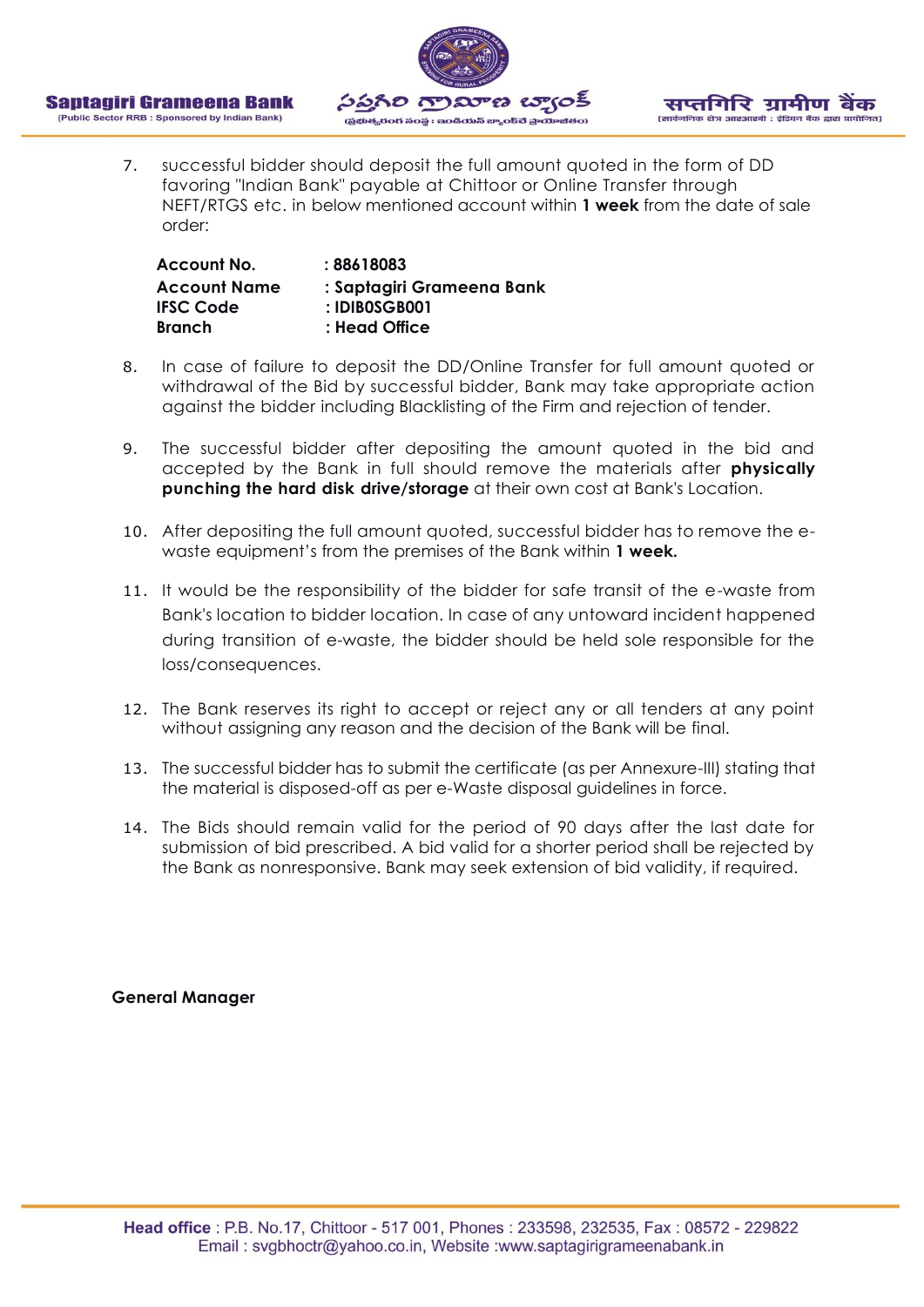



### **ANNEXURE-I**

### **Details of Items at Parliament Street building:**

| <b>No</b> | <b>Item Description</b> | Quantity |
|-----------|-------------------------|----------|
|           | <b>Monitors</b>         | 160      |
| ↑         | <b>Server CPU</b>       | 20       |
| 2<br>J    | <b>CPU</b>              | 68       |
| 4         | <b>Passbook Printer</b> | 31       |
| C         | <b>Laser Printer</b>    | 09       |
| O         | <b>Scanner</b>          | 25       |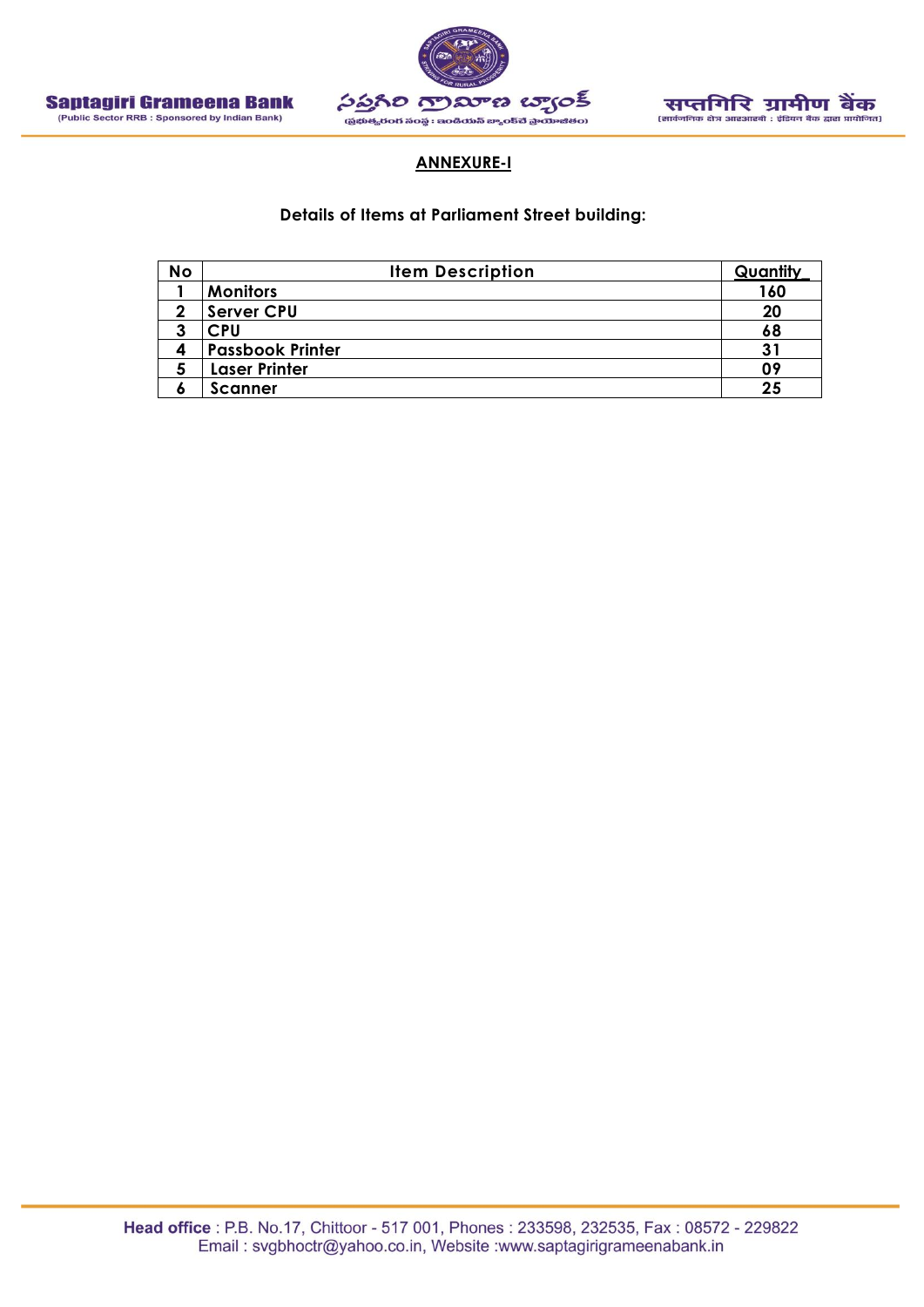



### **ANNEXURE-II TENDER FORM**

**To**

**The General Manager, Saptagiri Grameena Bank, Chittoor -517001.**

**Sub: DISPOSAL OF OBSOLETE IT HARDWARE/EQUIPMENT AT Head Office- Chittoor**

**Ref:HO/ITD/1003/2022** dated **12.01.2022**

| <b>No</b>               | <b>Item Description</b>    | Quantity | <b>Unit Rate</b> | <b>Total Amount</b> |
|-------------------------|----------------------------|----------|------------------|---------------------|
|                         | <b>Monitors</b>            | 160      |                  |                     |
| $\overline{2}$          | <b>Server CPU</b>          | 20       |                  |                     |
| $\overline{2}$          | <b>CPU</b>                 | 68       |                  |                     |
| $\mathbf{3}$            | <b>Passbook Printer</b>    | 31       |                  |                     |
| $\overline{\mathbf{4}}$ | <b>Laser Printer</b>       | 09       |                  |                     |
| 5                       | <b>Scanner</b>             | 25       |                  |                     |
|                         | <b>Total Amount (A)</b>    |          |                  |                     |
|                         | $GST \otimes 5\%$ on A (B) |          |                  |                     |
|                         | Grand Total (A+B)          |          |                  |                     |

With reference to the above, we are pleased to **inform our offer** as below.

The amount quoted in words:

The total price is inclusive of all misc. charges like transportation, labor, all taxes or any other expenses.

We are registered e-waste dismantler or recycler with Central/State Pollution Control Board and our registration is valid upto - Proof of registration with validity period should be attached.

We will dispose off the e-Waste in accordance with the timelines laid down in the GOI Guidelines currently in force and provide the certificate to this effect to the bank within 30 days of receipt of e-Waste.

We understood the terms and conditions of tender and also we will abide by the rules and regulations of Bank applicable for this tender.

Signature of the bidder with Seal **Date:** Mobile No. **Address of the bidder with Tel No. Email:**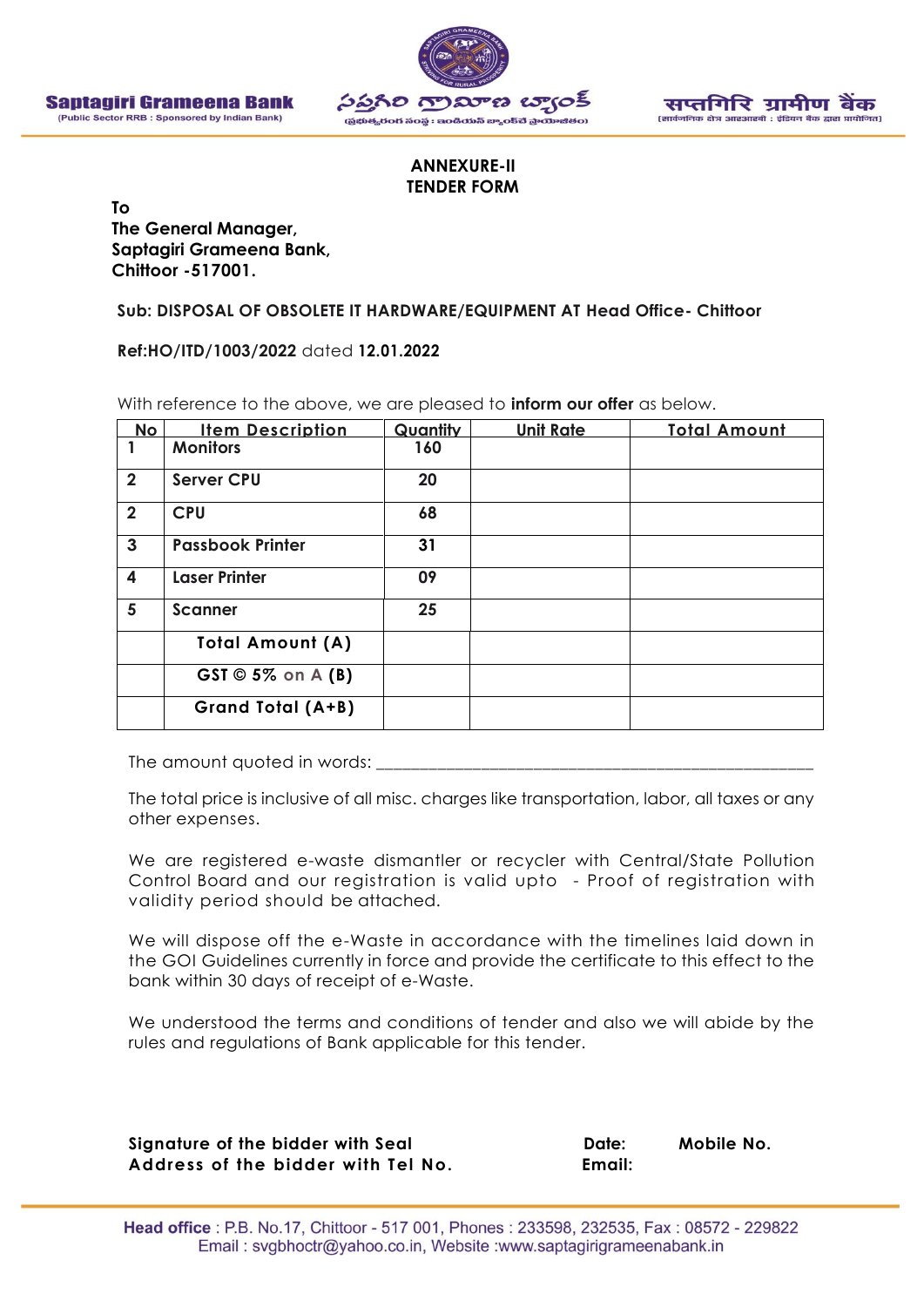



**ANNEXURE-III**

# **CERTIFICATE FOR DISPOSAL OF EQUIPMENTS AS PER THE E-WASTE DISPOSAL GUIDELINES.**

### **(TO BE SUBMITTED BY SUCCESSFUL BIDDER AFTER DISPOSAL OF E-WASTE ITEMS)**

Date:

**Sub:** DISPOSAL OF OBSOLETE IT HARDWARE/EQUIPMENT AT HEAD OFFICE-CHITTOOR.

**Ref:** RFQ No: HO/ITD/1003/2022 dated 12.01.2022.

This is to certify that the equipment's as detailed in the bid under reference purchased by us are disposed off as per the Government Guidelines on e-waste disposal currently in force.

For \_\_\_\_\_\_\_\_\_\_\_\_\_\_\_\_\_\_\_\_\_\_\_\_\_

Signature

Name

Designation with stamp \_\_\_\_\_\_\_\_\_\_\_\_\_\_\_\_\_\_\_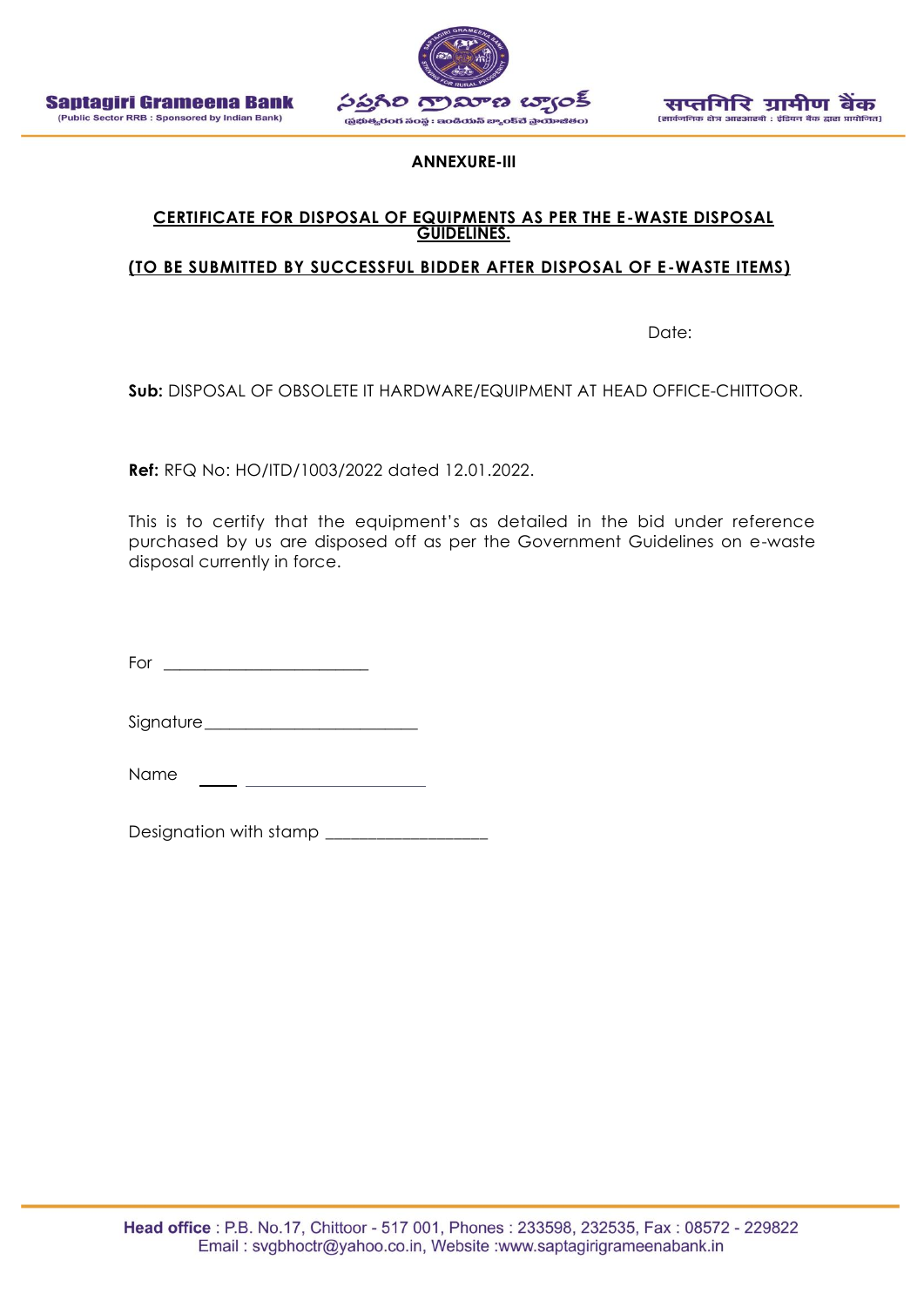



### **ANNEXURE-IV BID SECURITY DECLARATION**

**Date:**

**To The General Manager, Saptagiri Grameena Bank, Chittoor -517001.**

**Dear Sir,**

### **Sub: DISPOSAL OF OBSOLETE IT HARDWARE EQUIPMENT AT SAPTAGIRI**

### **GRAMEENA BANK, HEAD OFFICE - CHITTOOR.**

**Ref:** RFQ No. HO/ITD/1003/2022 dated 12.01.2022

We declare that, we will not withdraw our bid during the period of bid validity specified in this RFQ and we will not fail or refuse to dispose off the equipment's as detailed in the bid under reference purchased by us as per the Government Guidelines on e-waste disposal currently in force.

**Signature of Authorized Official**

**Name and Designation with Office Seal**

**Place:**

**Date:**